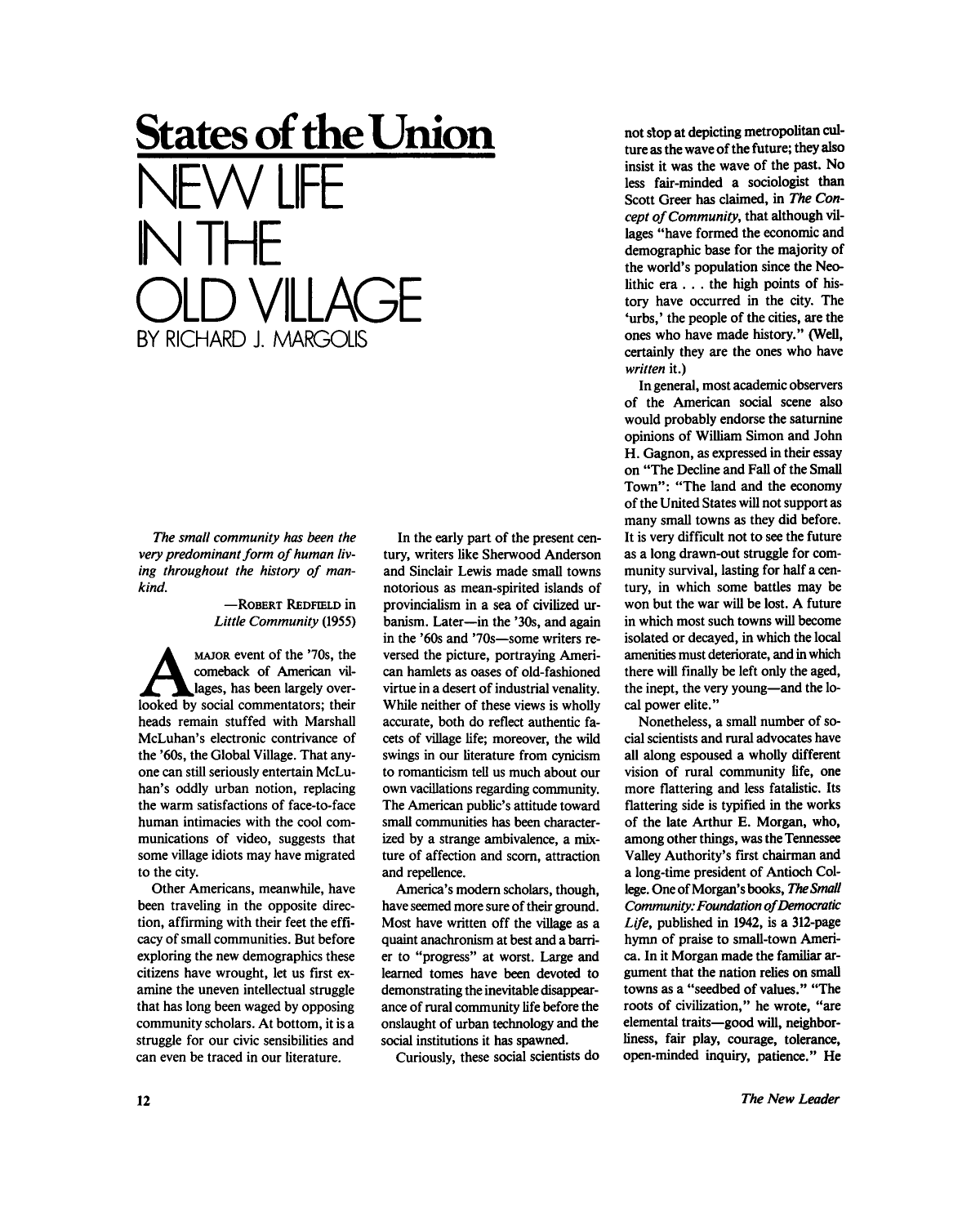continued: "These finer underlying traits .. . are learned in the intimate, friendly world of the family and the small community."

Not surprisingly, Morgan was among the first to seriously challenge metropolitan determinism, ready as early as the '40s to consign rural villages to the 20th-century scrap-heap. He equated that estimate of the future with Social Darwinism, observing testily: "The doctrine of the 'survival of the fittest' means only that what survives is that which is fittest under the particular existing circumstances. In a crude society, fine qualities may be under great handicaps. . . ."

Others after Morgan carried on the debate—none perhaps so passionately, but several, by force of their marshaled evidence, more persuasively. The anthropologist Walter Goldschmidt brought out *As You Sow* in 1947, his classic study of the effects of agribusiness on rural community life in California. The first sentence in the book told the story: "From industrialized sowing of the soil is reaped an urbanized society." Goldschmidt attempted to show that the presence of agribusiness in the San Joaquin Valley, with its aggregates of machinery and wealth, was antithetical to the social health of nearby villages.

LOSE UPON the heels of Goldschmidt's lament came another.<br>This one was an investigation into the problems faced by resi-LOSE UPON the heels of Goldschmidt's lament came another. This one was an investigadents of a small town in the Southwest, Caliente, when their primary employer, a railroad company, switched from steam power to diesel power, thereby throwing a large number of villagers out of work.

What is notable in W. F. Cottrell's widely reprinted study, "Death by Dieselization," is the quietly effective way he questions the validity of our old friend, Social Darwinism. In response to the shibboleths commonly used to justify the railroad's virtual abandonment of Caliente—"the inevitability of progress" and "the law of supply and demand"—Cottrell poses a different set of ideas—"protection . . . from

technological change" and "intervention of the state"—that he insists are just as "natural," "normal" and "rational." Here again, the tenets of economic determinism are asked to yield to "higher," more "human" values, including those of community.

It was anything but coincidental that these village-oriented attacks on fatalism should appear during a period of near-catastrophic rural attrition when, in the name of progress, thousands of small-town institutions were dismantled or allowed to die. In 1957 the social commentator Max Lerner.

dated out of existence, joining rural churches, banks and other local organizations in a parade of extinction. The Federal government contributed to this rout during the '50s by closing nearly 6,000 small-community post offices, more than twice the number shut down in the previous decade. One could sympathize with Oren Lee Staley, president of the National Farmers Organization, when he uttered his dark, oft-quoted jeremiad: "The farmhouse lights are going out all over America."

If the long rural night appeared oddly "all-of-a-piece"—complete, ubiqui-



PORT CLYDE. MAINE

in *America Asa Civilization,* accurately described the relentless process:

"Somewhere between the turn of century and the New Deal, the small town felt the withering touch of the Great Artifact that we call American society, and in the quarter century between 1930 and 1955 the decisive turn was made away from small-town life. The currents of American energy moved around and beyond the small towns, leaving them isolated, demoralized, with their young people leaving them behind like abandoned ghost towns."

Those were the years when rural schools by the thousands were consoli-

tous and irreversible—the reasons for it seemed to differ in each darkening town. Scott Greer shrewdly touched on this in a comment he made, in 1969, on Cottrell's "Dieselization" study. "The Caliente he speaks of," wrote Greer, "may stand for hundreds of other towns, from Jerome, Arizona, which died as its copper deposits reached unprofitable levels for extraction, to Baird, Texas, which died as the improvements in roads and automobiles brought it into competition with the much larger city of Abilene." Indeed, individual as the reasons were, to Greer they had a single cause: a changing technology placed at the service of profit.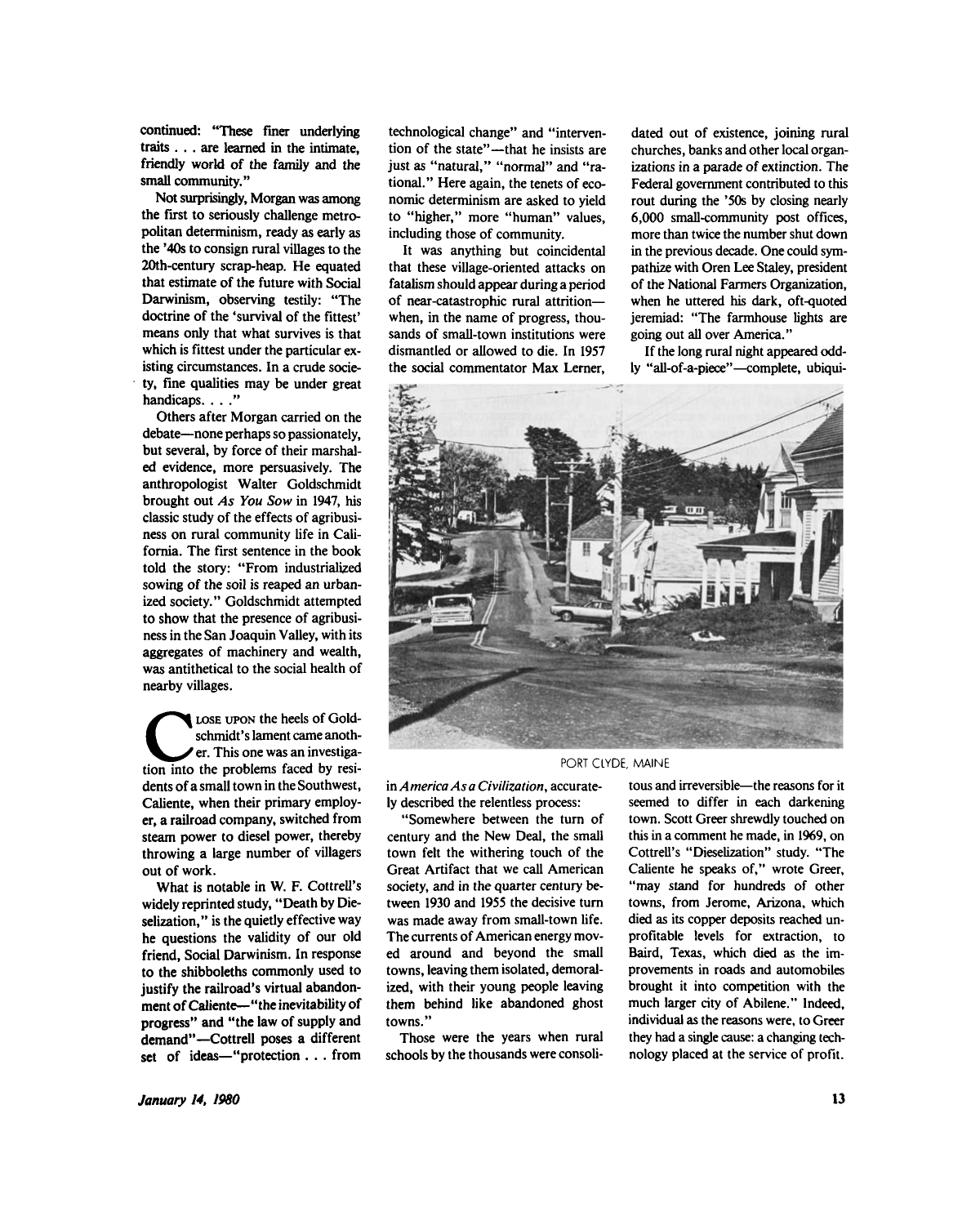And Greer went on to ask, profit for whom? "The slogan 'Progress Requires Sacrifice,'" he noted, "conceals the question: Who will benefit and who will lose? Accepting the *laissez faire* philosophy of social change, one must say that those who control and execute change will win, [and] those who represent the old order lose. Such an outcome, as Cottrell points out, punishes the virtuous and rewards the wicked."

Yet both the new order and the old had more surprises in store. In the 1960s and '70s, Americans began to change their patterns of settlement and mobility, with the upshot that rural community life revived in many places. Some early soundings of those profound transformations were taken in 1971 by Glenn V. Fuguitt, the highly respected demographer, in his study, "The Places Left Behind: Population Trends and Policy for Rural America. " In the first paragraph Fuguitt announced the startling news: "There is evidence of an emerging decentralization trend around larger nonmetropolitan centers." Then, after documenting the trend, he came to an interesting conclusion:

" As one who has studied small towns and villages for a number of years, I am struck by the fact that they prevail despite most people's efforts to write them off. They may not perform the same functions as previously; they may in fact serve as little more than population nodes; they may even lose considerable population; but somehow they stay in there for census after census. This was poignantly expressed by the headline of a recent newspaper: 'SMALL TOWN DIES, BUT LIFE GOES ON.""

THE EMERGING trend that Fuguitt spotted in 1971 has been fully confirmed in subsequent years—and precisely summarized by HE EMERGING trend that Fuguitt spotted in 1971 has been fully confirmed in subsequent Peter A. Morrison and Judith P. Wheeler in a recent *Population Bulletin* published by the Population Reference Bureau. The title of their study takes the form of a question, "Rural Renaissance in America?" The writers proceed to answer: "For the first time in this

century, and probably in the nation's history, more Americans are moving away from metropolitan areas than are moving to them, in an abrupt and baffling reversal of the long established trend toward urbanization."

Some of the "baffling" facts cited by Morrison and Wheeler are as follows:

• Each year between 1970-75, for every 100 people who moved to the metropolitan sector, 131 moved out.

• During this period three-fourths of all nonmetropolitan communities registered population gains, and those gains occurred in more than two-thirds of all rural counties.

• "Even nonmetropolitan areas that are far distant from urban . . . influence—the kinds of places that used to be regarded as 'nowhere' in the 1950s —have been registering net migration gains instead of their once perennial losses."

With the new demography new hope has come to small-community advocates. A spunky revisionism has set in —a reaction to what one rural commentator has called "all the dangerous '-ations'": dieselization, consolidation, regionalization and the like. The rhetoric of this revisionism goes beyond mere Jeffersonianism and its promise of a democracy kept green by the labors of small landholders. That vision isolated the yeoman farmer, tethering him to his land while separating him from his community. It was 18th-century individualism with a vengeance. By contrast, the new utopia focuses on the village and intimacies it can provide.

The declarations that now issue forth from small communities combine pride and resentment in about equal proportions—pride in civic possibilities and resentment at the way global enthusiasts seem to have written them off. The emotional blend is nicely exemplified in a town plan that was published recently by St. Johnsbury, Vermont:

"There is a need for intimate human relationships," the planners write, "for the security of settled home and associations, for spiritual unity and for orderly transmission of the basic cultural inheritance. These the small community . . . can supply. Whoever keeps the small community alive and at its best during this dark period, whoever clarifies, refines and strengthens the small community may have more to do with the final emergence of a great society than those who dominate big industry and big government."

Similarly, the Nebraska writers of a series of village histories, in a Morganlike manifesto, have declared: "In a time when the nation and the world are wondering why the countryside is being depopulated, why small towns are being destroyed, it is too easy to answer, 'Because they have too little past, too little excitement, too little future.' This [idea] may be a product of the media and of the massive centralization of things in our society—the cult of bigness. But genuine culture, true human community, is not manufactured in a television studio, and it is not primarily bought and sold. It exists where women and men come together to create symbols of their common life."

That the Nebraska project sanctifying small town life gets its money from big government—through a grant from the National Endowment for the Humanities—should not surprise us. The dictates of the new demography are likely to impose many such anomalies, whereby we depend on centralized authority to promote decentralization. We have, by way of example, the White House press conference of last December 20, when President Carter, amid much fanfare, proposed to create a new position in the Federal bureaucracy—an under-secretary of agriculture for small communities and rural development.

What we can look forward to, it seems, is a readjustment of some old habits of thinking. In our rush to industrialize and prosper we have become a nation of strangers, a mass society that appears distressingly transient and impersonal. In the '70s it occurred to us that small is beautiful; in the '80s we may also learn that it is durable—a fixed imperative of our national life.